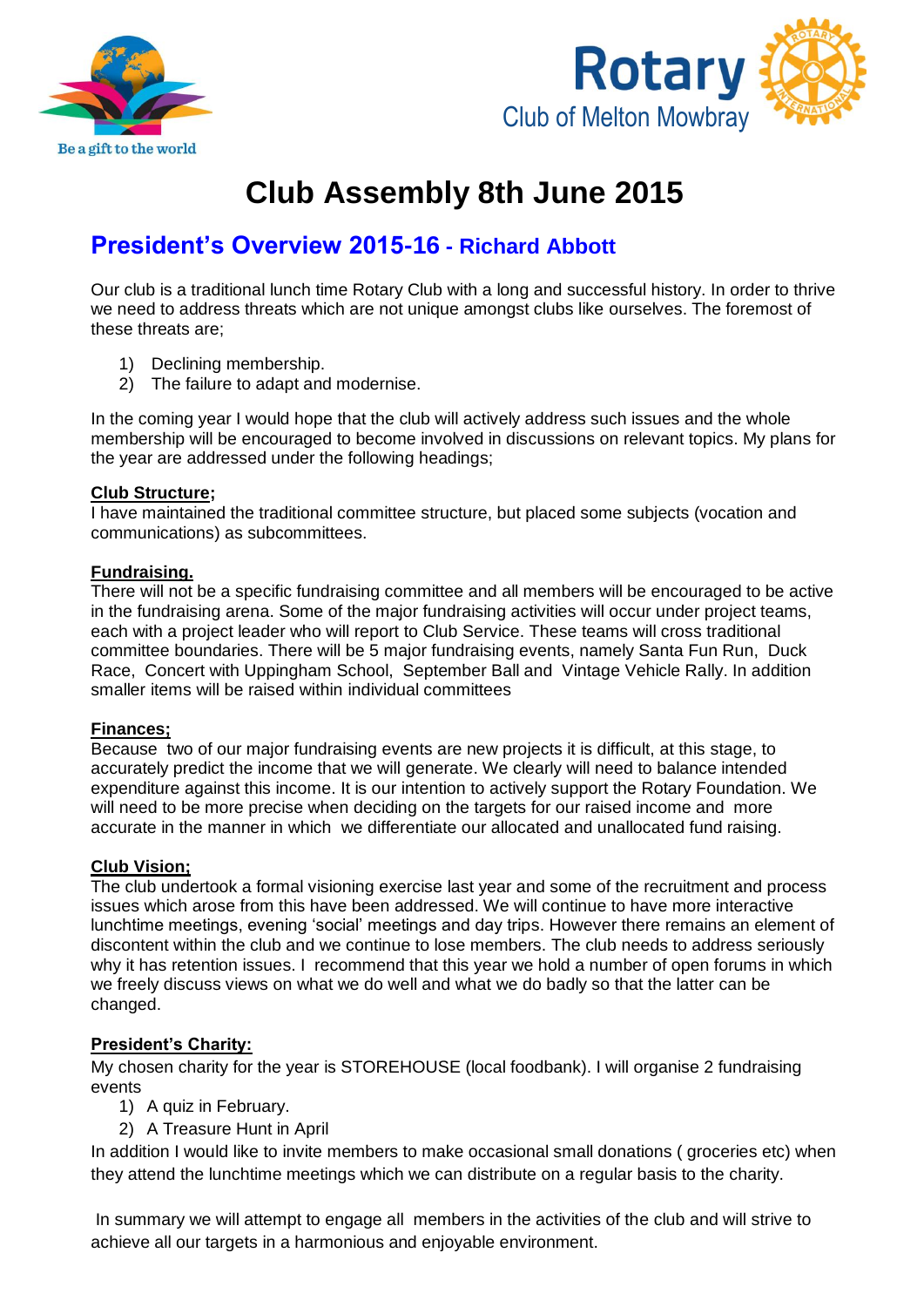# **Club Service - Ian Neale**

The Committee will encompass the Fund Raising and Communications Teams in this Rotary year.

The Club will be presented with a programme both for our regular Monday lunchtime meetings and for a range of social and fund raising events.

The lunchtime programme will include 'external' speakers as well as contributions from members and fellow Rotarians from other Clubs.

The emphasis will be on enjoyment and entertainment but bearing in mind that it is Service before Self.

The arrangements for the key meetings;

Charter Dinner, Presidential Handover, Club Assembly, AGM and EGM will be within the remit of the Committee as will proposals for a Christmas Party, Burns Night and Safari Supper.

Other social non fundraising events that will build up the fellowship between members and also include their partners will be arranged, following the success of the concert visit to Birmingham and the response to our proposed visit to the Hampton Court Flower Show. It is proposed to circulate members as to what other outings they would wish us to organise.

Fund Raising;

Small teams of Rotarians will organise a limited number of major events.

The Santa Fun Run is now well established and will continue in 2015.

The Classic Car and Vintage Vehicle Meet arrangements are well advanced and it is hoped that this will be a major fundraiser for the club and become established in the calendar. Such events need to be planned well in advance.

The Charity Ball arrangements are also well advanced and it is good to be working with the Melton Aurora Rotary club on this venture.

We will also look into the possibility of a community raffle to be organised in 2016/17

The Fund Raising Team will work closely with other committees to understand the financial requirements and to build a sensible programme of events.

#### **Communications**

This team having been in existence for two years will continue to develop this crucially important aspect of the running of the Club. The links with external agencies and the media will be further developed but good communication within the Club is essential.

The use of email as the assumed means of contact with members will be enhanced by the introduction of other social media such as Twitter and Facebook. However we must remember the art of talking to each other is always the best form of communication.

Several ideas were proposed at the District Assembly and we will be looking at using them. It is hoped in the current year to raise the profile of Rotary within the town and Borough.

The Club Service Committee will further develop the work already underway to ensure our archive material is properly managed.

Members will be encouraged to take part in the programme of quizzes and sporting events arranged by District 1070.

The Committee will respond to whatever request President Richard makes for assistance in ensuring the Club's affairs are conducted in a proper manner and to offer every member the opportunity to enjoy their Rotary involvement.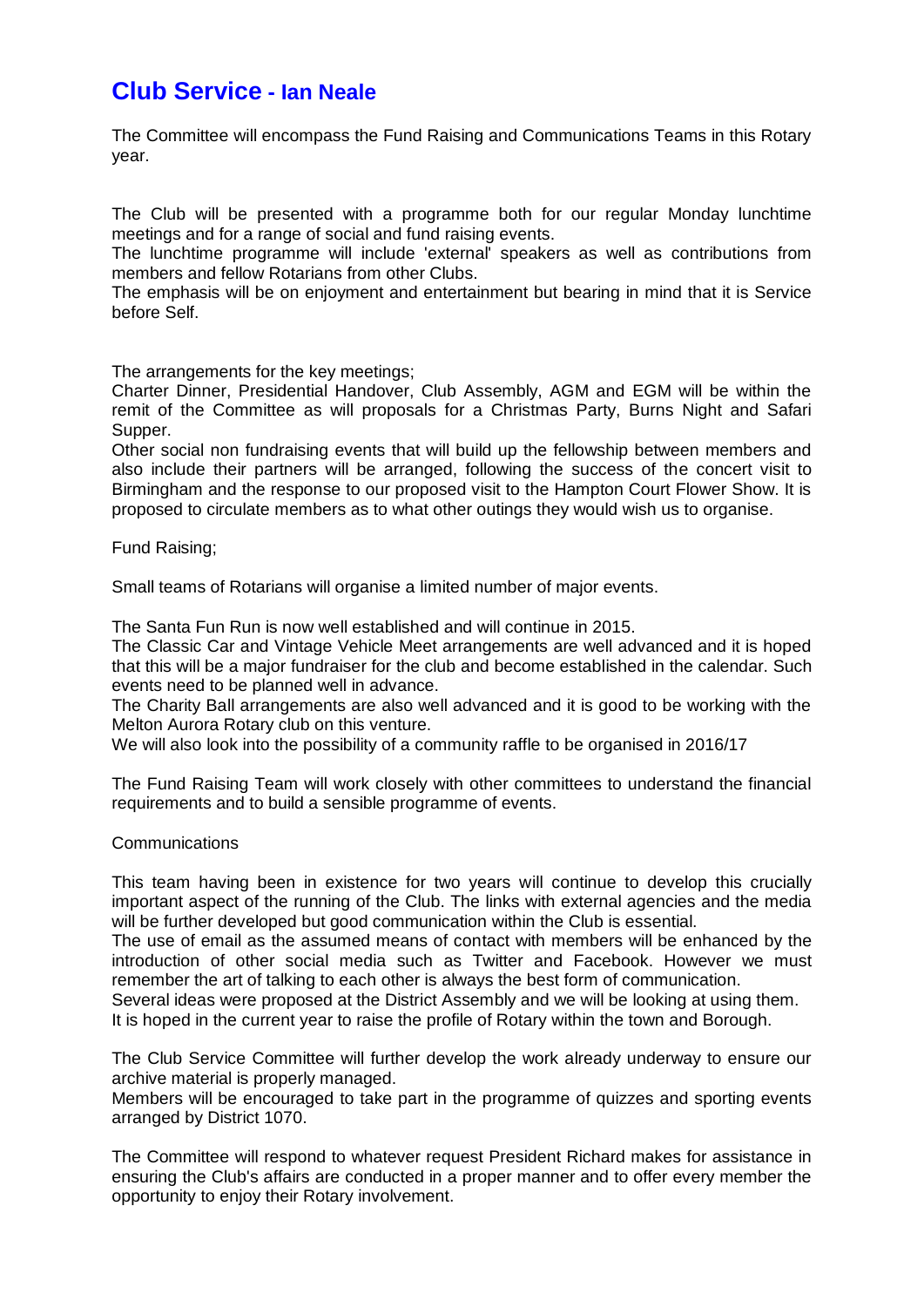# **Membership Development and Retention - Michael Osborne**

The purpose of the membership committee is to deal with issues relating to the recruitment and retention of members for the Club.

Our membership at the present time is recorded as 40 although several of these are not currently active. We have an urgent need to recruit new members which was recognised in the visioning exercise undertaken just over a year ago. However, that recruitment can only take place with the support of existing members. A key responsibility for existing members is to make suggestions for potential new members. Very few members have made suggestions in recent years.

There are new innovations which can be used to help the recruitment process. Considerable effort has been put into the creation of a satellite Club during the current Rotary year. While the normal expectation within Rotary is that the creation of a satellite club will lead to the establishment of a new independent Club, there may be a role for a satellite Club to be operated on a longer term basis. Rotary now allows the admission of Corporate Members and Associate Members, which may be a way forward for our Club.

The relationship with those who are supportive of Rotary, but who are not able to join the Club as members at the present time needs to be addressed. This is not just an issue for the membership committee but is relevant for those planning and promoting activities whether social or project based and for those charged with publicising and communicating our activities.

We need to cooperate with the other Clubs in Melton Mowbray in promoting Rotary as a reputable and caring organisation, and the recruiting of members to allow the good work that is undertaken to continue.

While it is inevitable that the Club will lose members from time to time, it is important that we offer an appropriate range of opportunities for members to enjoy being part of Rotary. Satisfaction can be gained from the gathering of friends at social events, participation in an event to raise funds, or from the successful delivery of worthwhile projects for the benefit of others. Whatever the key reason that each of us have for belonging to Rotary we must ensure that this happens because it is important for the retention of our members.

The role of the Almoner sits within this committee, but is one that has wider implications. We should as a Club be concerned with matters relating to the welfare of our members, to the widows of members, and to members on extended periods of absence.

The Vocational work undertaken by our Club is to be conducted through a sub committee of the membership committee in 2015/16.

# **Vocational Services (Sub-Committee of Membership) - Bill Hill**

The 2015 committee has not met to discuss plans for the forthcoming year but the proposals detailed are presented as a basis for consideration.

The objective of the team is to identify and utilise the vocational skills and personal experience of fellow Rotarians to offer practical service to communities locally, nationally and internationally.

#### Identify skills and experience

The District Vocational team has introduced a comprehensive questionnaire to enable such information to be assembled in a manageable database and members will be encouraged to participate in this exercise.

The committee will seek to identify skills and experience of members in a less formal manner and mindful of the wishes of the membership.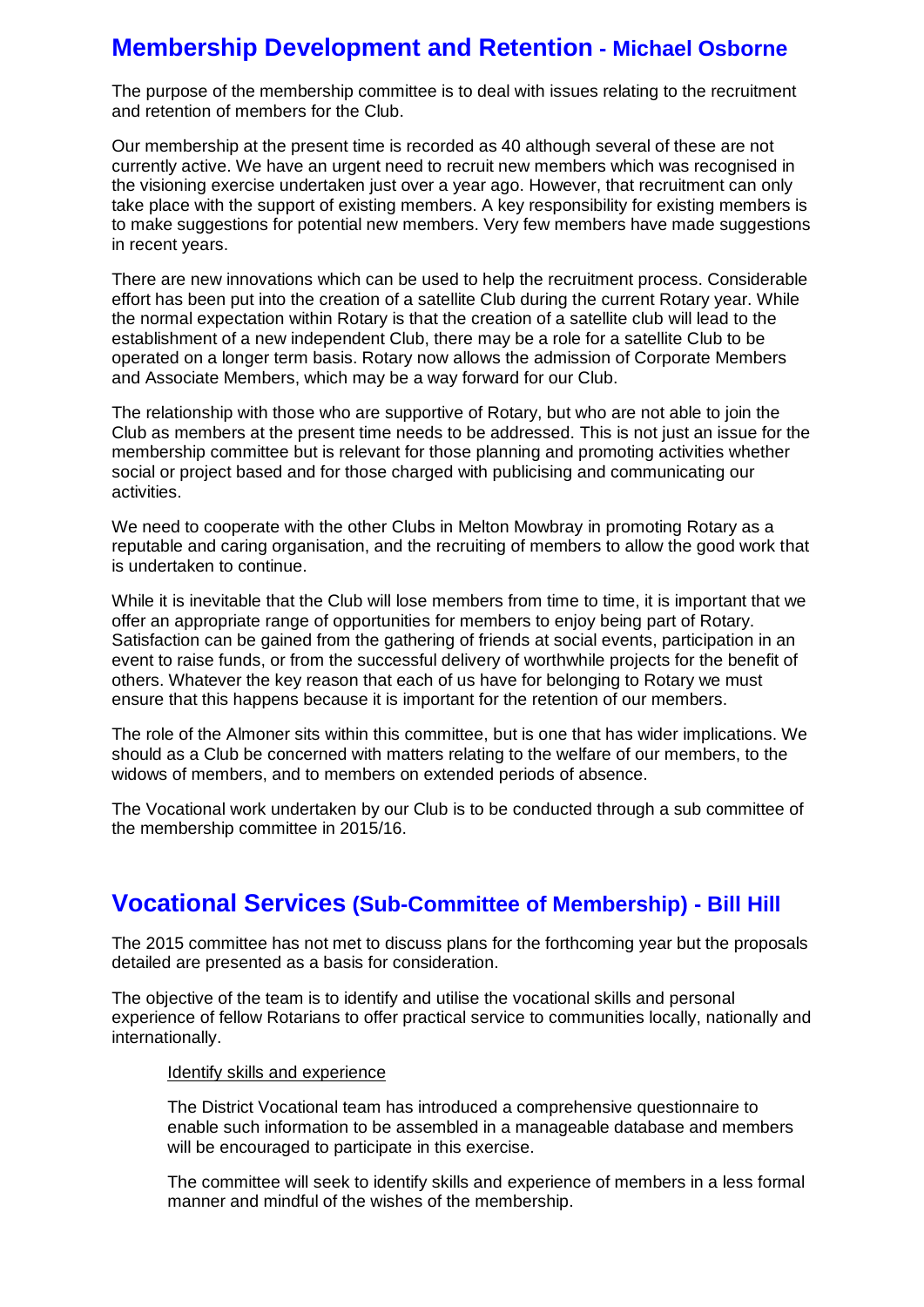### Action

There are numerous ways by which we are able to support local projects without the need to contribute financially. For example;

- investigate potential for mock interviews in schools and colleges. The Ratcliffe experience being a typical example.
- the project to create an area within the Me and My Learning centre to inspire and support the clients of this very successful scheme.
- investigate the request for help from the promoters of a local Money Advice Centre
- maintain and develop the club's involvement in the Melton Business Forum and with the local authority in general.
- support the youth café centre in Prospect House.

These suggestions will be investigated and evaluated and any further proposals or developments will be brought to the club in due course.

There will always be opportunities for members to utilise their skills and experience within the day to day activities of the club.

I trust these suggestions meet with the approval of the club and I look forward to your support.

# **Youth Services - Eric Hall**

In line with previous years, the committee will operate primarily in conjunction with Melton Mowbray Belvoir and Melton Aurora as a combined Youth Committee. As such, the following plans will be subject to review and possible development with our colleagues as part of establishing a joint programme.

#### **Competitions**

It will be challenging to match the success of last year's committee but that will be our minimum aim. We propose to support: Young Musician, Young Chef, Youth Speaks, Young Writer, Young Designer, Young Photographer and will hope to raise more interest in Young Artist and Young Citizen.

#### Rotary Stars

The objective of the scheme is to recognise and acknowledge Primary School children for acts of good citizenship.

We are hopeful of further developing last year's commitment to obtain wider participation from schools within our area. The scheme relies on the full co-operation of head teachers but past testimonies from participating schools demonstrate the benefits and satisfaction that can reward their involvement.

#### Rotary International Youth Exchange (RYE)

Short term exchange (STEP) gives young people (15-19 years) the opportunity to share a reciprocal family experience in another country. Recent attempts to find suitable families willing and able to participate in the scheme have failed to reach the final stage. However, we remain confident that success is achievable and will continue the work to identify a suitable candidate.

# Rotary Youth Leadership Awards (RYLA)

The stated aim is to help less privileged young people to benefit from this initiative. Thanks to generous support from the Raynes Trust a worthy candidate was selected in the last Rotary year. We plan to succeed again this year but finding the necessary candidate and financial support will again need to be fruitful searches.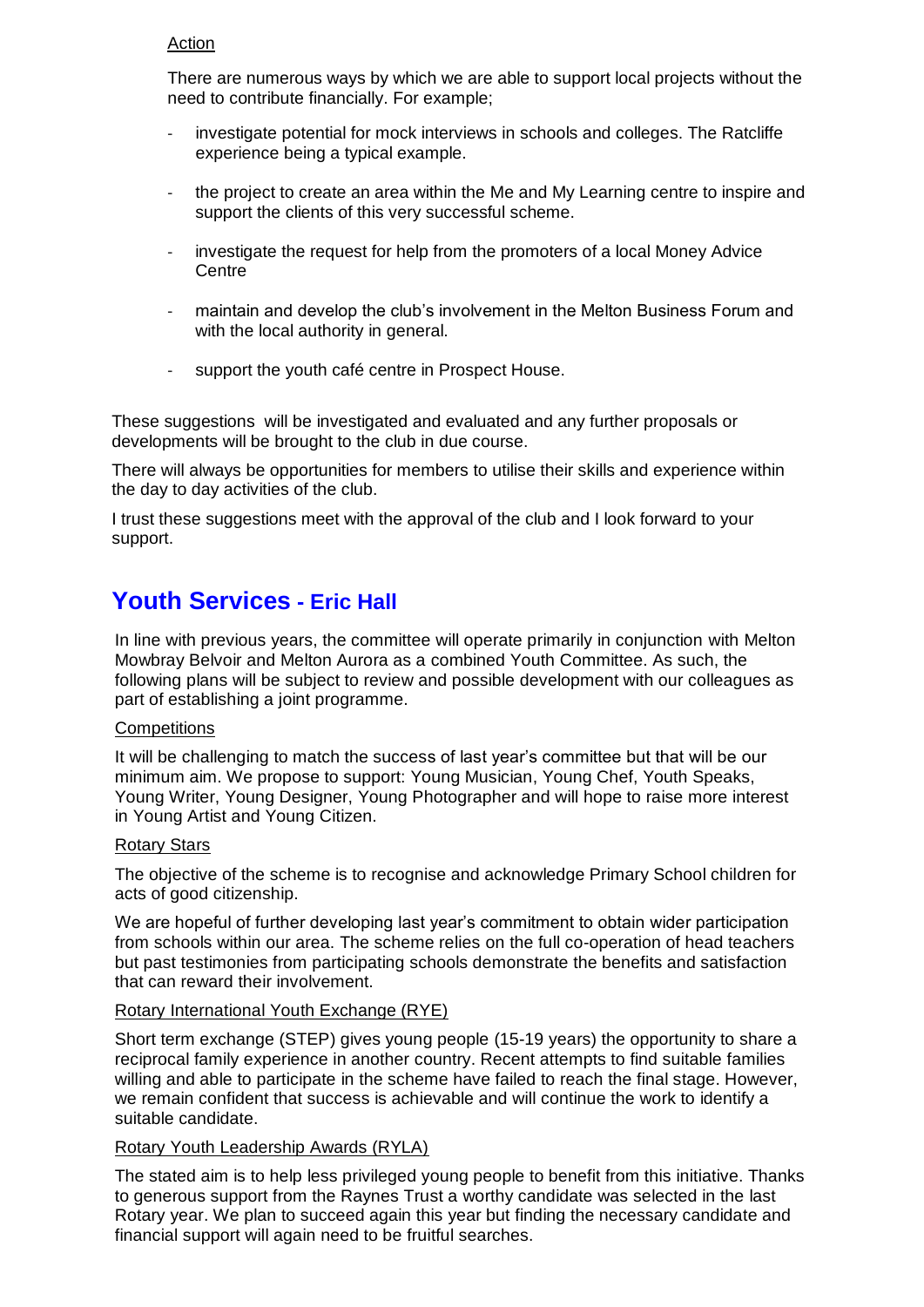# Warning Zone

As noted in the Youth report for the AGM, while the Warning Zone has been supported in past years and is seen as a very valuable educational resource, cost is an issue and the policy will be reviewed in the coming Rotary Year.

#### Interact

Interest in Interact in Melton Vale has failed to reach the levels shown in previous years but we remain willing to investigate and assist with initiatives to increase membership.

| <b>Estimated Costs:</b>       |                                |                      |
|-------------------------------|--------------------------------|----------------------|
| Youth Speaks - £50            | Young Chef - £250              | Rotary Stars - £50   |
| Young Writer - £35            | Young Photographer - £35       | Young Designer - £35 |
| Youth Exchange - £75          | <b>RYLA - £290</b>             | Warning Zone - £500  |
| Total Estimated Cost - £1,320 | Current level of funds - £ 500 | Shortfall - £820     |

\* The Committee's ability to successfully deliver the programme outlined above will very much depend on the skills and experiences of its members. For many years we have benefitted from a committed team that comprised enthusiasm, experience and skill. Sadly, some of these qualities will be less obvious since Linda Moore and Jenny Foreman have decided, after commendable service to the Club and Youth Committee, to devote their energies to different causes.

# **International - Alison Blythe**

The number of reported Polio cases in most of the endemic countries dropped in 2014 with the exception of Pakistan where cases have risen. This is thought to be connected to the ongoing civil war situation. The International committee will continue to support RI's initiative to work towards complete eradication of this terrible infliction which is still on track for 2017.

The Osprey project was successfully completed in June/July 2014 and since then has really taken off in the way that more schools are now involved with communication between those in the UK and others along the flight path of the birds.

The main focus of International has been the successful application of a Global Grant to support the repair of classrooms in the Sagkahan Primary School, Tacloban, Philippines. This Grant from Foundation has been supported by donations from many clubs both in District 1070 and others in the UK which has brought many people in contact with each other. The concert held at St Mary's Church in October 2014 was most successful and raised a substantial proportion of the contribution from our own club to this project. The International Committee have worked hard on this project and used the skills from all members – which particularly came in useful when the Grant Application had to be revised. Thanks go particularly to John Dehnel, Eric Hall and Graham Betts in this, not forgetting Janet Shortland for her fund raising lunches. Alison visited the school in May to view the work already in progress and will be reporting back separately on this. A further visit is planned in August/September for as many as would like to go.

This summer we are holding a "beef roast" on Sunday 2 August at 12.30pm. The tickets will be £15 including a glass of wine. The event has been moved back to lunch time in the hope that more families will be able to come and enjoy the food and many outdoor games available. It will be an open ticketed event and proceeds will be put towards the Philippine project. Anticipated receipts should be in the region of £400 - £500.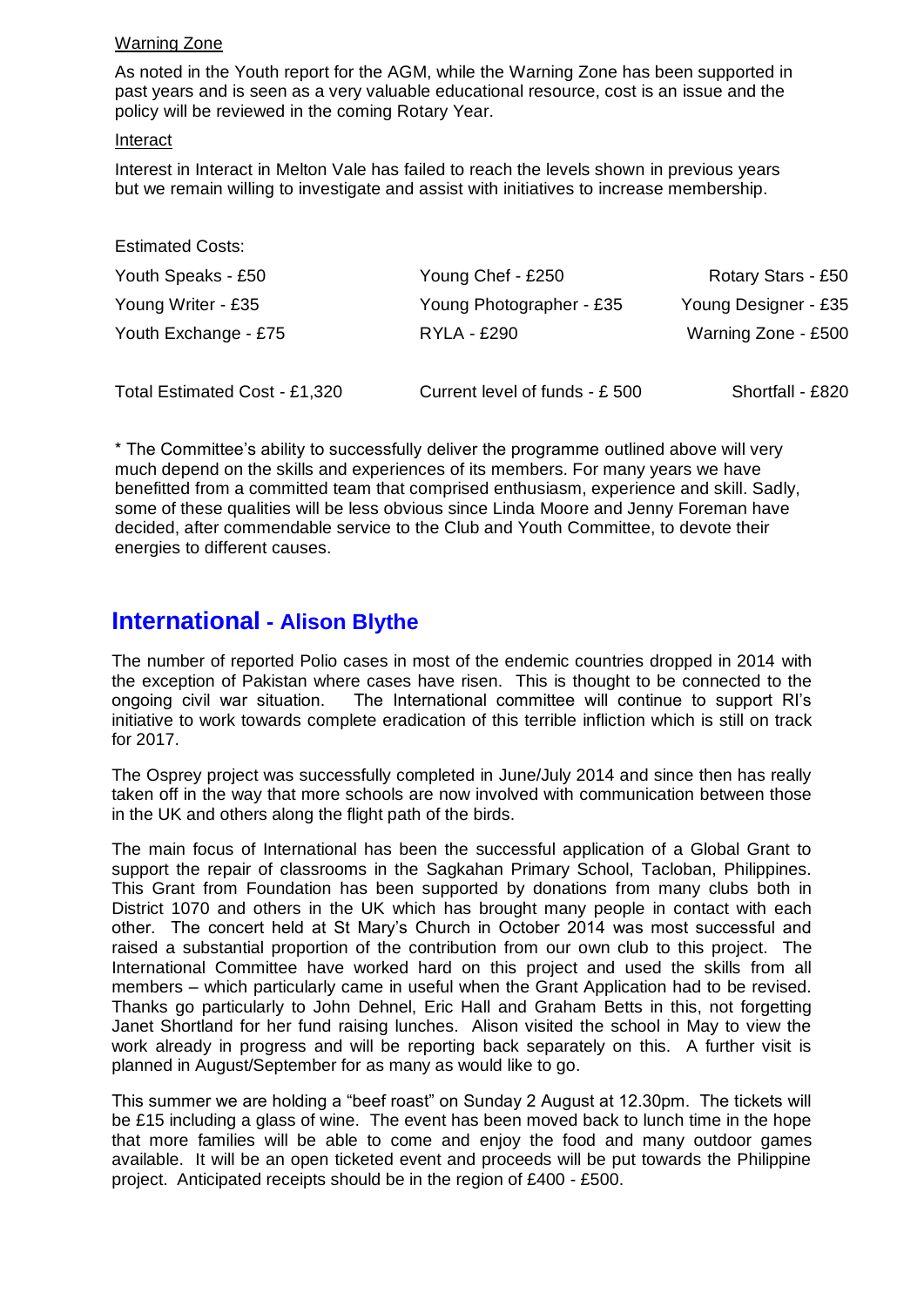Another concert to further support the next stage of funding for the Philippine project is to be held on Friday 16 October 2015 with the main focal work being Schubert's Symphony No 8 – known as the "unfinished" and the Uppingham School Chamber Orchestra will be the principal performers. The supporting programme will include Aaron Copland's "Fanfare to the Common Man". Agreement has just been received from Uppingham regarding the design of the programme and tickets – the latter being currently at the printers and will be available shortly. It is hoped a further £4000 - £5000 will be raised at this event.

Alison is once again opening her garden to the public through the NGS scheme, with the Philippine Project being the beneficiary of all refreshment takings – generally £250 - £300 per year! Janet is kindly going to host another lunch in Spring 2016 which will hopefully raise £350 - £400 and we are looking to "do something different" as another fund raiser.

It is proposed to apply for a further District Grant and possibly second Global Grant to enable the work on the school to be completed.

It has been a successful year for the International team and Alison wishes to thank everyone for their help.

# **Foundation (Manifesto) - Alison Blythe**

The successful application and receipt of The Global Grant in connection with the repairs to some of the school buildings in Sagkahan, Tacloban has been a great achievement and enabled work to start immediately in the hope that as much as possible can be completed before the start of the new school year on 1 June. Boxes of books, second hand computers and stationery have been steadily trickling across the oceans through the balakbayan scheme (suggested by Joe Carrington) and although they can take up to 3 months to arrive, never-the-less have now all been unpacked and put to good use. The current DG in Tacloban has offered a further US\$10000 towards the next grant application.

The Foundation Chairman is disappointed that the Club is unlikely to be in a position to contribute the full recommended amount to the RI Foundation this year of \$100 per person. This is the first time in many years. So far a 50% donation has been made. This matter has been discussed at Club Council and Mr Horn and Mrs Blythe were delegated to further discuss and propose a suggested way forward in order to avoid the annual scramble for funds that currently exists. The Club, as we all know, is fortunate in receiving many grants both at District Level and now International Level towards the projects that it supports at home and abroad. It seems only right that we should be in a position to make our contribution in turn.

Following our discussion we therefore propose a way forward which could include some of the following options, the aim being to agree an acceptable format with membership, before the end of September 2015 : -

- 1. That a 5% 10% contribution from every fund raising activity be placed towards the Club's Foundation donation. At the current rate of funds raised, this will not generate sufficient to meet the target of US\$100 per person, but will make a significant contribution
- 2. That an amount of say 50p £1 per week per member be collected as a separate item – not related to the weekly lunch-time amount specifically to go towards the Foundation contribution. This would be collected from all members whether present at lunch or not
- 3. Members continue to make their own contributions. We know several already follow this route for which we are most grateful.

Any donation can of course attract "gift aid" and in order to make less work for the Treasurer quarterly donations would be easier to manager.

I appreciate that some of these suggestions may not be popular, but hope it is a practical solution and that the Club can take this forward for further discussion in order to reach a successful conclusion.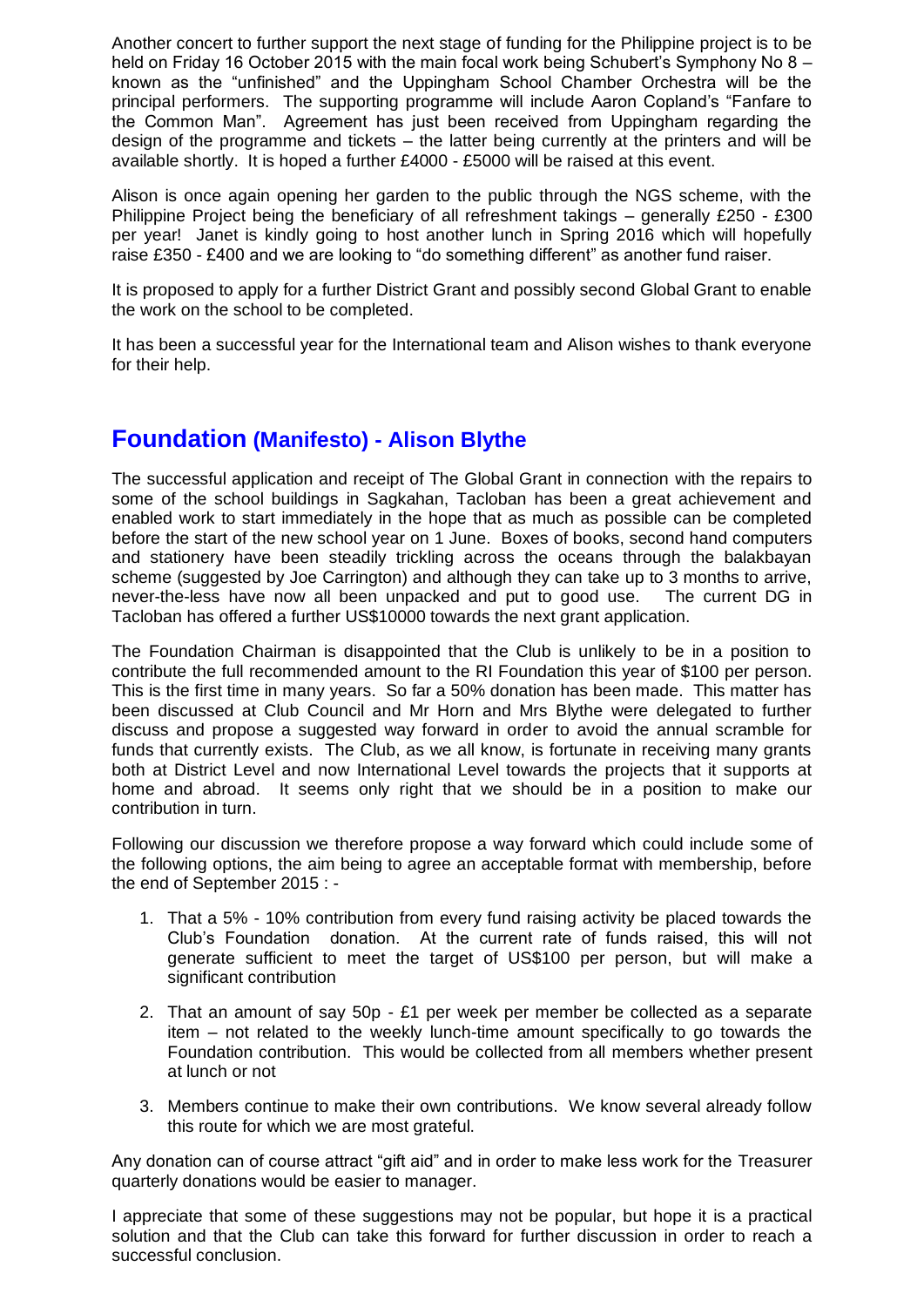# **Community - Adrienne Holland**

Our work in the Community has to be seen as a major part of the club's work as it, along with the work of the Youth committee, is the face of the club for the local community and people. We need to have a certain amount of flexibility in order to respond effectively and reasonably speedily to issues that arise and which require suport. To fulfil Rotary aims within the local community we need to check that we have the balance right in terms of funding, time, effort and commitment. Community and our Youth work perhaps need to be seen as our core and all members will need to be supportive and as involved as possible to make our work effective.

The work of the Community committee will continue on the foundations already laid but will be implemented according to the available funds and any identified needs, changes or developments set and agreed by the committee and the club as a whole.

The following budget figures are guidelines only and may be changed as necessary.

# **KidsOut trip to Twinlakes**

Presently the club funds the whole cost of a day trip to TwinLakes for Birchwood school. The Grove has not been taking up our offer and so our concentration has been with Birchwood; although this could change we will assume that this will be the situation in the near future.

The committee needs to discuss various aspects of this activity:-

- is it appropriate that we continue to fund the whole cost of the day/
- is it feasible that the greatest bulk of the selling of ducks for the duck race falls predominantly on the committee, with present practice meaning that one person takes the main burden of time and responsibilty?
- have we checked with Birchwood that this activity respresents a good value for money as we at the club think that it does? How could/should it be changed or improved?

# Budget £2500

### **Christmas Parcels**

We will repeat our joint working with Melton Belvoir Rotarians, Melton Lions and The Barnes Trust in collecting groceries and delivering parcels to the needy in the Town.

#### Budget £650

#### **Stroke Awareness**

This is another joint venture with Melton Belvoir Club. We again ask club members to support the initiative which benefits the residents of Melton by highlighting potential health problems.

#### **Christmas Tree Festival**

We propose to have a tree in the Festival. This will provide an opportunity to promote the work of the club, hopefully encourage new members and also advertise the Santa Fun Run, KidsOut etc.

Budget £75